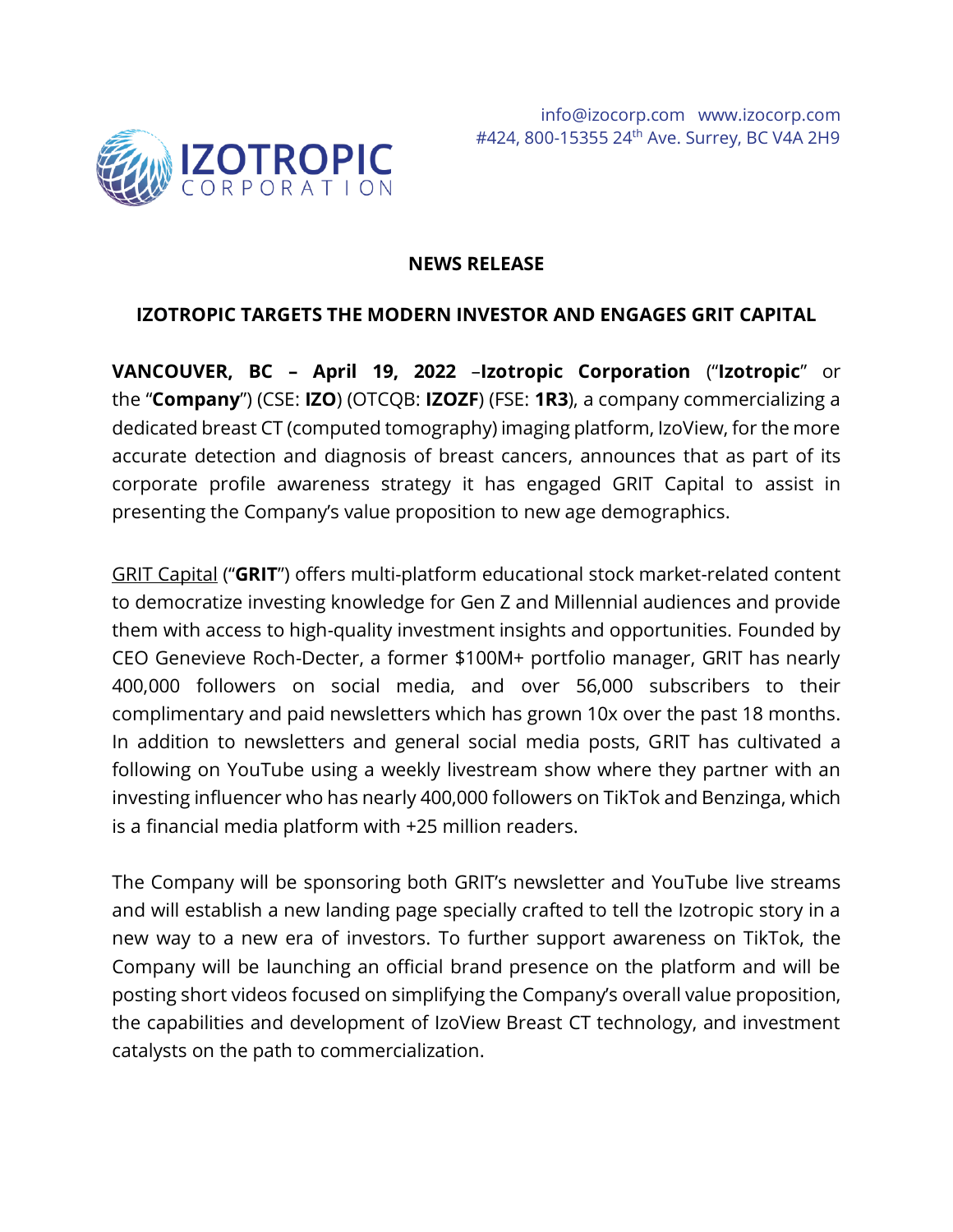"Investors in this age range care greatly about socially responsible investing<sup>1</sup>, and with over 40% of Gen Z turning to social media to learn about investing<sup>2</sup> it's a logical step for Izotropic to develop content for users in this demographic and to further our presence on social media including on TikTok," said CEO Dr. John McGraw.

To bring awareness to Izotropic's profile within the modern Gen Z and Millennial investor age demographics, the Company has engaged GRIT for a six-month term under a shares for services agreement in keeping with CSE Policy 6. Under the terms of the agreement, the Company will issue 181,495 common shares, the equivalent of USD \$95k in lieu of cash. The common shares are priced at yesterday's closing price of \$0.66 and are subject to a hold period of four months and one day. Awareness coverage will commence the first week of May, 2022.

# **ON BEHALF OF THE BOARD**

#### **Investor Relations Contact:**

James Berard Email: [jberard@izocorp.com](mailto:jberard@izocorp.com) Cell: 778-228-2314 Toll Free: 1-833-IZOCORP ext.1

# **Media Inquiries Contact:**

Jaclyn Thast Email: [jaclyn@izocorp.com](mailto:jaclyn@izocorp.com) Toll Free: 1-833-IZOCORP ext.3

# **About Izotropic Corporation**

Izotropic Corporation is the only publicly traded company commercializing a dedicated breast CT imaging platform, IzoView, for the more accurate detection and diagnosis of breast cancers. To expedite patient and provider access to IzoView, Izotropic's initial clinical study intends to demonstrate superior performance of diagnostic breast CT imaging over diagnostic mammography procedures and will initiate in Q2 2022. In follow-on clinical studies, Izotropic intends to validate platform applications, including breast screening in radiology, treatment planning and

<sup>2</sup> [https://markets.businessinsider.com/news/stocks/meme-mania-gen-z-pours-into-stocks-tiktok-instagram-advice-2021-6-](https://markets.businessinsider.com/news/stocks/meme-mania-gen-z-pours-into-stocks-tiktok-instagram-advice-2021-6-1030524123) [1030524123](https://markets.businessinsider.com/news/stocks/meme-mania-gen-z-pours-into-stocks-tiktok-instagram-advice-2021-6-1030524123)



<sup>&</sup>lt;sup>1</sup> <https://fortune.com/2021/11/18/millennials-genz-investing-markets-wealth-transfer/>